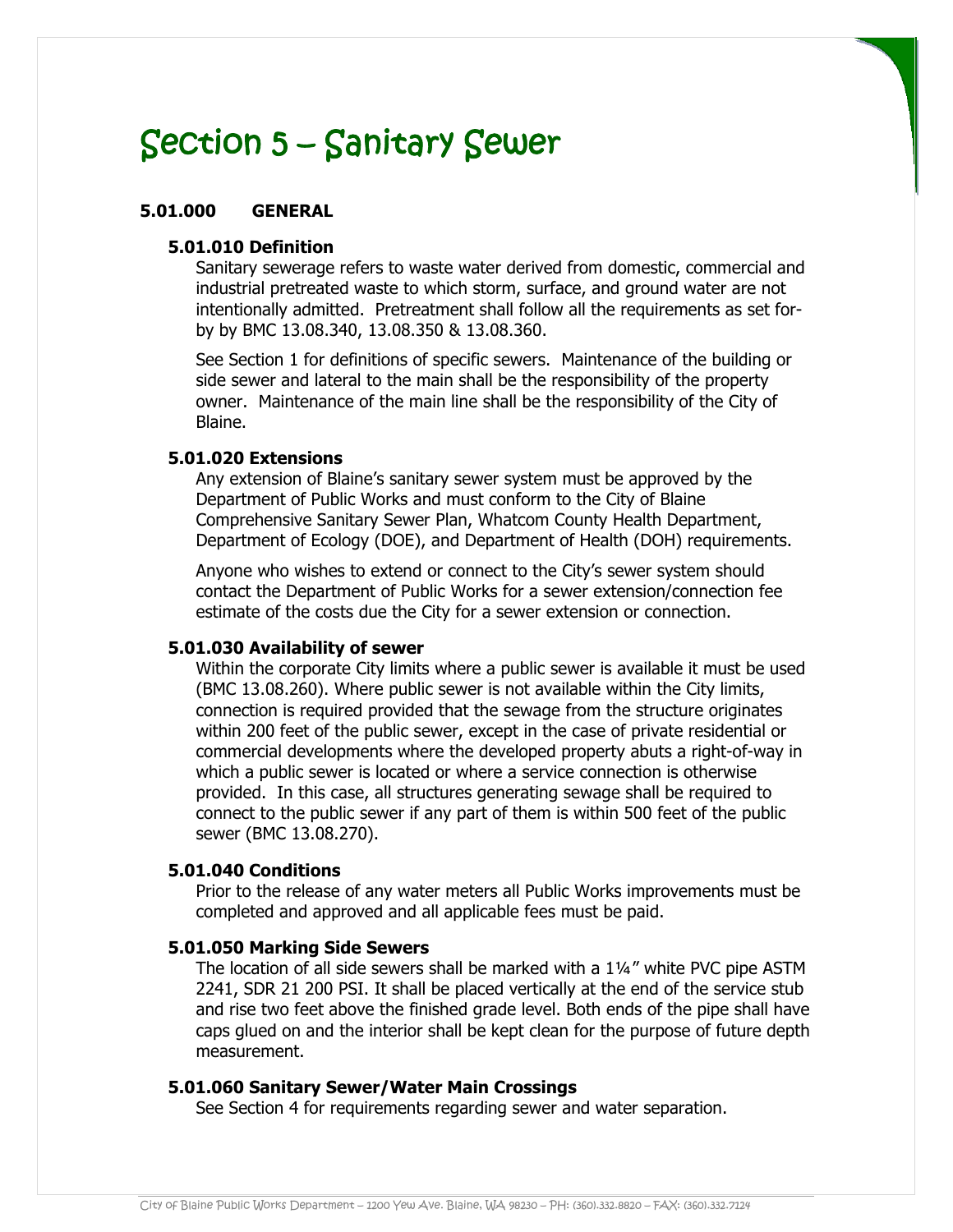## **5.01.070 Staking**

- ALL surveying and staking shall be performed by an engineering or surveying firm capable of performing such work. The engineer or surveyor directing such work shall be licensed as a Professional Engineer or Professional Land Surveyor by the State of Washington.
- A preconstruction meeting shall be held with the City prior to commencing staking. All construction staking shall be inspected by the City prior to construction.
- The minimum staking of sewer lines shall be as directed by the City Engineer or as follows:

#### Mainline

Stake location of mainline pipe and laterals every 50 feet with cut or fill to invert of pipe.

#### **Manholes**

Stake location of all manholes for alignment and grade with cut or fill to rim and invert of pipes.

#### **5.01.080 Trench Excavation**

See Section 4 for requirements regarding trench excavation.

#### **5.01.090 Backfilling**

See Section 4 for requirements regarding backfilling.

#### **5.01.100 Street Patching and Restoration**

See Section 2 for requirements regarding street patching and trench restoration.

## **5.02.000 GRAVITY SEWER**

#### **5.02.010 General**

All sewers shall be designed as a gravity sewer whenever physically and/or economically feasible or as outlined in the Comprehensive Sanitary Sewer Plan.

#### **5.02.020 Design Standards**

- The design of any sewer extension/connection shall conform to City Standards, Department of Ecology's "Criteria of Sewage Works Design"(commonly referred to as the "Orange Book"), and any applicable standards as set forth herein and in Section 1.
- The layout of extensions shall provide for the future continuation of the existing system as determined by the City. (BMC 13.08.511) See Section 1 for utility extension information.
- New gravity sewer systems shall be designed on the basis of an average daily per capita flow of sewage of not less than 100 gallons per day. See the appropriate DOE table on Design Basis for Sewage. This figure is assumed to cover normal infiltration, but an additional allowance shall be made where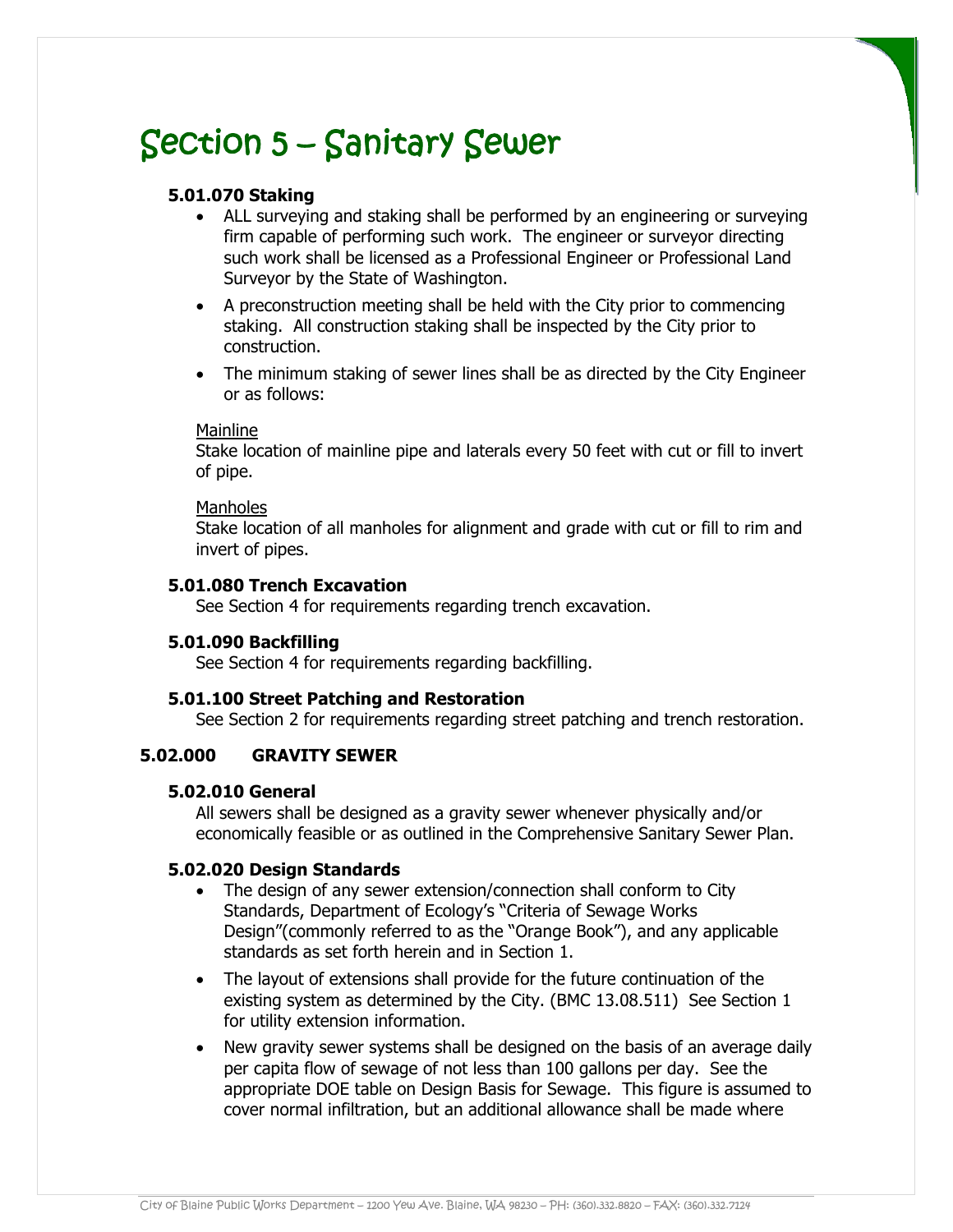conditions are unfavorable. Generally, laterals and submain sewers should be designed to carry, when running full, not less than 400 gallons daily per capita contributions of sewage. When deviations from the foregoing per capita rates are used, a description of the procedure used for sewer design shall be submitted to the Department of Public Works for review and approval.

 The General Notes on Standard Plan 5-1 and 5-2 shall be included on any plans dealing with sanitary sewer design.

## **5.02.030 Main Line - Gravity**

## **Size**

- Sewer mains shall be sized for the ultimate development of the tributary area. Nothing shall preclude the City from requiring the installation of a larger sized main if the City determines a larger size is needed to meet the requirements for future service.(BMC 13.08.500)
- The minimum size for submains and mains shall be 8 inch inside diameter. The minimum size for a lateral shall be 6 inches. See definitions in Section 1.
- A 6 inch diameter main may be approved if it meets all of the following criteria as outlined in Section 2.311 of the Department of Ecology's "Criteria for Sewage Works Design".
- The design is subject to all other design requirements as noted in this Section.

## **Material**

Sewer main shall be PVC, ASTM D 3034, SDR 35 or ASTM F 789 with joints and rubber gaskets conforming to ASTM D 3212 and ASTM F 477, unless special depths or foundation conditions warrant a heaver class or type of pipe.

## **Depth**

Gravity sewer will typically have a minimum depth of 5 feet to provide gravity service to adjoining parcels, adequate head room within manholes for maintenance personnel and vertical clearance between water and sewer lines. Actual depth will be determined by slope, flow, velocity and elevation of existing system.

## **Connections to the Main**

All building sewer connections to the main shall be made with a tee connection. All new mains connecting to existing mains shall require the installation of a new manhole if not made at an existing manhole.

## **Increasing Size**

Manholes shall be provided where pipe size changes occur.

Where a smaller sewer joins a larger one, the invert of the larger sewer should be lowered sufficiently to maintain the same energy gradient. An alternate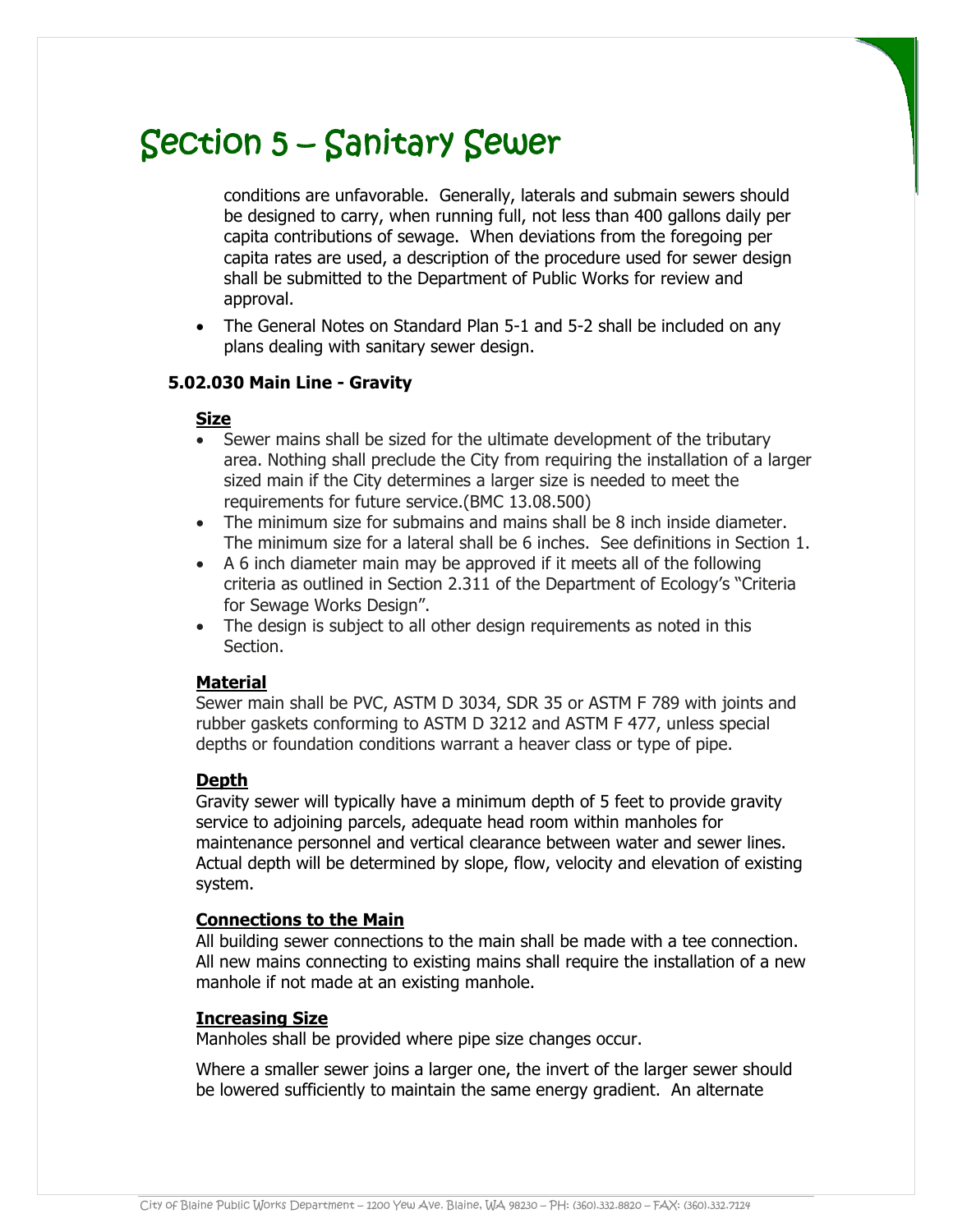method for securing these results is to place the 0.8 depth point of both sewers at the same elevation.

#### **Slope**

All sewers shall be designed and constructed to give mean velocities, when flowing full, of not less than 2.0 feet per second based on Mannings formula using an "n" valve of 0.013. Use of other practical "n" values may be permitted by the City if deemed justifiable on the basis of research or field data submitted. The following minimum slopes should be provided; however, slopes greater than these are desirable.

|          | Sewer Size | Minimum | % Slope                           |  |
|----------|------------|---------|-----------------------------------|--|
| (Inches) |            | %       | <u>(Feet per 100')</u>            |  |
| 6        | 1.00       |         | $(0.0100$ Ft/Ft)                  |  |
| 8        | 0.40       |         | (0.0040 Ft/Ft)                    |  |
| 10       | 0.28       |         | $(0.0028$ Ft/Ft)                  |  |
| 12       | 0.22       |         | $(0.0022$ Ft/Ft)                  |  |
| 14       | 0.17       |         | (0.0017 Ft/Ft)                    |  |
| 15       | 0.15       |         | $(0.0015 \text{ Ft} / \text{Ft})$ |  |
| 16       | 0.14       |         | (0.0014 Ft/Ft)                    |  |
| 18       | 0.12       |         | $(0.0012$ Ft/Ft)                  |  |
| 21       | 0.10       |         | (0.0010 Ft/Ft)                    |  |
| 24       | 0.08       |         | (0.0008 Ft/Ft)                    |  |
| 27       | 0.07       |         | (0.0007 Ft/Ft)                    |  |
| 30       | 0.06       |         | $(0.0006$ Ft/Ft)                  |  |
| 36       | 0.05       |         | (0.0005 Ft/Ft)                    |  |

#### **Special Conditions**

Under special conditions, slopes slightly less than those required for the 2.0 feet per second velocity may be permitted by the City Engineer. Such decreased slopes will only be considered where the depth of flow will be 0.3 of the diameter or greater for design average flow. Whenever such decreased slopes are proposed, the design engineer shall furnish with the plans his computations of the depths of flow in such pipes at minimum, average, and daily or hourly rates of flow. Larger pipe size shall not be allowed to achieve lesser slopes.

#### **Uniform Slope**

Sewers shall be laid with uniform slope between manholes.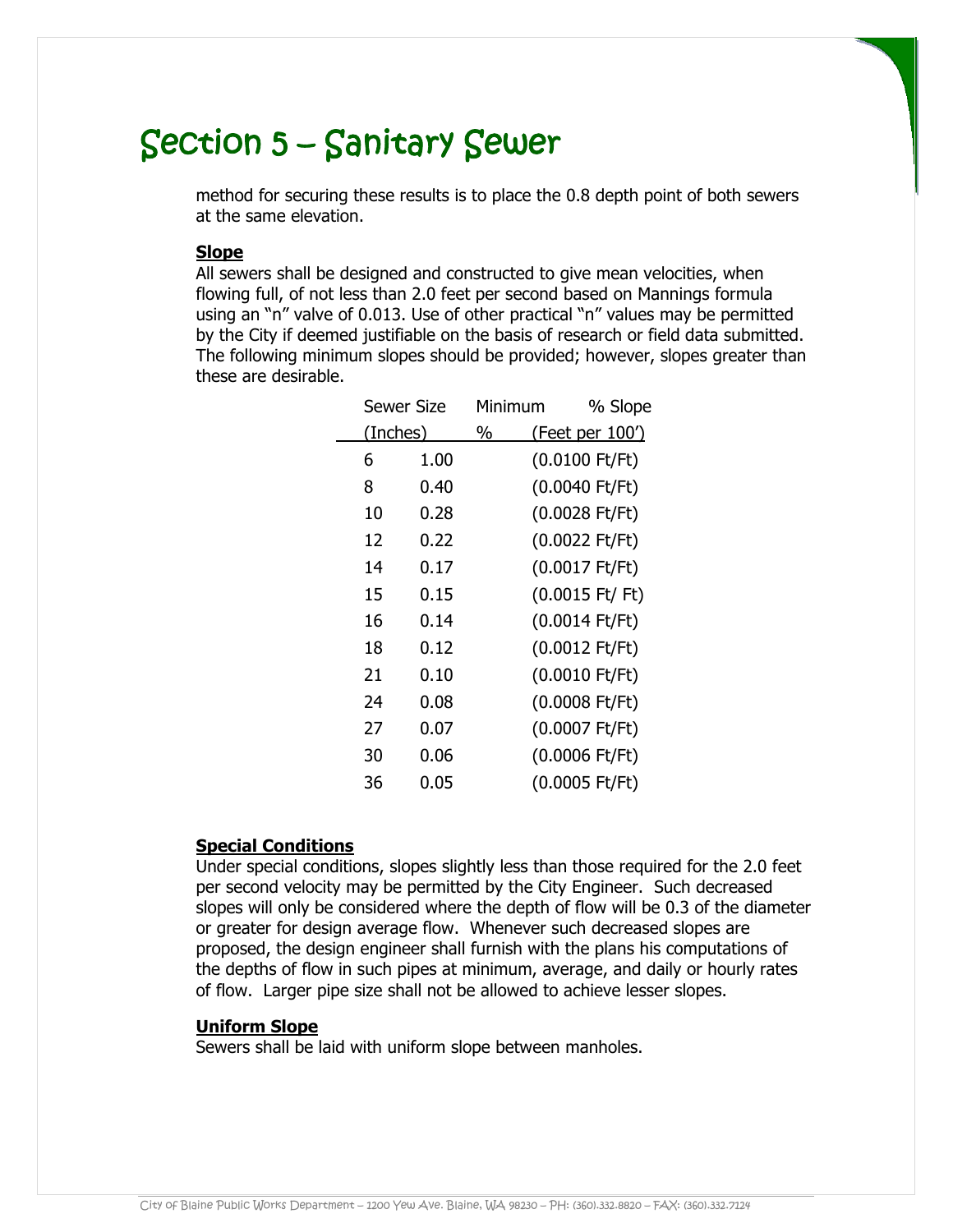## **High Velocity Protection**

Where velocities greater than 15 feet per second are expected, special provisions such as thrust blocking and piping materials shall be made to protect against displacement by erosion and shock.

## **5.02.040 Connection to Existing System**

## **Connection to Existing System**

At connection to Existing system, all new sewer connections shall be physically plugged until all tests have been completed and the City approves the removal of the plug.

## **Connection to Existing Manholes**

Connection of new pipe lines to existing manholes shall be accomplished by using provided knock-outs. Where knock-outs are not available, the manhole shall be core drilled for connection. The transition of connecting channels shall be constructed so as not to interrupt existing flow patterns.

## **No Manhole Available**

Connection of a pipe line to a system where a manhole is not available shall be accomplished by pouring a concrete base and setting manhole sections. The existing pipe shall not be cut into until approval is received from the city.

## **Drop Manholes**

Connections to manholes requiring a drop shall follow the criteria as outlined in Section 5 "Drops". All drop connections require the approval of the Public Works Director.

## **New Manhole Required**

Connections where a new building sewer is the same size as the existing main and where an existing stub out is not available shall be accomplished by the installation of a new manhole.

## **Taps**

Taps shall not be allowed to protrude into the existing main. A City inspector shall be notified 48 hours prior to any tap of a City sewer. A City Inspector shall be present to witness the tap.

## **5.02.050 Manholes**

## **Precast Manholes**

Precast manholes shall meet the requirements of ASTM C 478 with either a precast base or a cast-in-place base made from 3000 psi structural concrete. Manholes shall be Type 1, 48 inch diameter minimum. The minimum clear opening in the manhole frame shall be 24 inches. Joints shall be rubber gasketed conforming to ASTM C 443 and shall be grouted from the inside. Lift holes shall be grouted from the outside and inside of the manhole. Manholes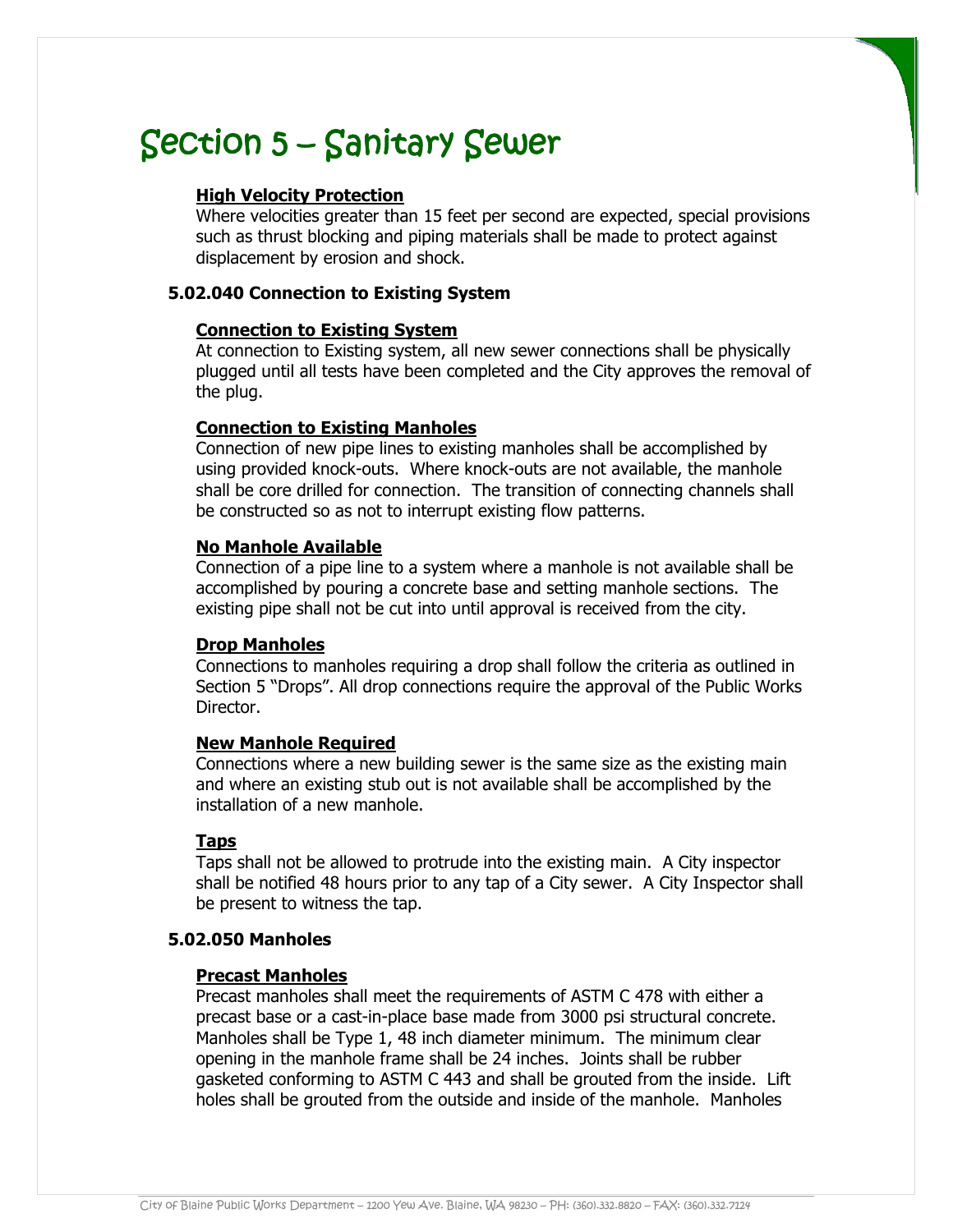constructed of other materials may be approved by the Director of Public Works, provided they meet the requirements of 2.318 of Department of Ecology's "Criteria for Sewage Works Design". Material specifications need to be submitted for review before an alternate material will be considered. See drawing numbers 5 -1 and 5 -2 for details.

### **Eccentric Manhole**

Eccentric manhole cone shall be offset so as not to be located in the tire track of a traveled lane. The manhole rungs shall be directly in line with the offset of the cone to provide access.

#### **Manhole Frames and Covers**

Manhole frames and covers shall be cast iron casting marked "Sewer" conforming to the requirements of ASTM A-30, Class 25, and shall be free of porosity, shrink cavities, cold shuts or cracks, or any surface defects which would impair serviceability. Repairs of defects by welding or by the use of smooth-on or similar material will not be permitted. Manhole rings and covers shall be machine-finished or ground-on seating surfaces so as to assure non-rocking fit in any position and interchangeability. Manholes located in areas subject to inflow shall be equipped with a PRECO sewer guard watertight manhole insert or approved equal. All casting shall be coated with a bituminous coating prior to delivery to the job site.

#### **Lock-Type Castings**

Where lock-type castings are called for, the casting device shall be such that the cover may be readily released from the ring and all movable parts shall be made of non-corrosive materials and otherwise arranged to avoid possible binding.

## **Safety Steps**

Safety steps shall be fabricated of polypropylene conforming to an ASTM D-4101 specification, injection molded around a ½ inch ASTM A-615 grade 60 steel reinforcing bar with anti-slip tread. Steps shall project uniformly from the inside wall of the manhole. Steps shall be installed to form a continuous vertical ladder with rungs equally spaced on 12 inch centers. See WSDOT standard plans for details.

#### **Alignment**

Generally, gravity sewers shall be designed with straight alignment between manholes, however, curved alignment may be permitted when conditions warrant.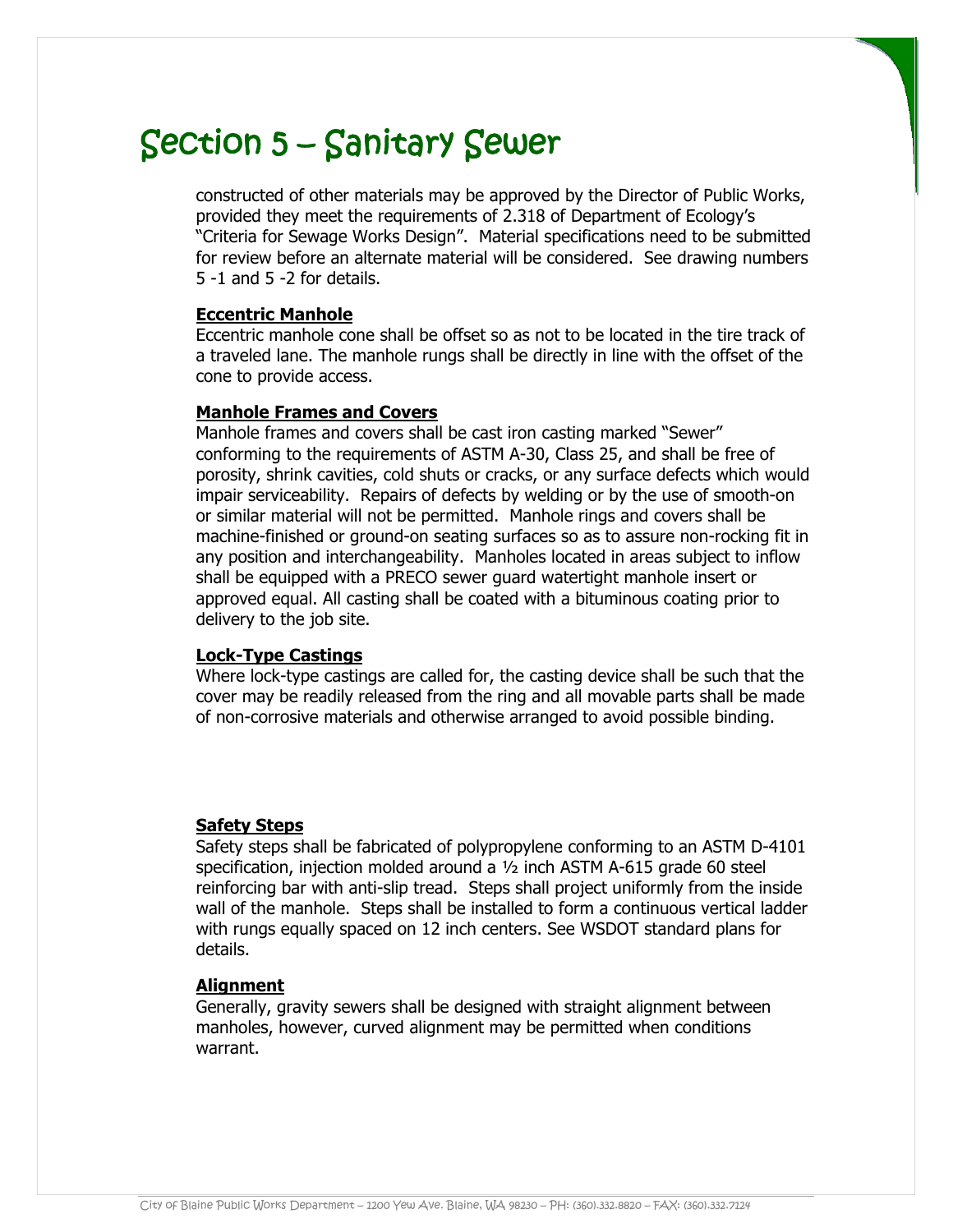## **Manhole Spacing**

Manholes shall be provided at a maximum of 300 foot intervals where 6 inch sewer is allowed, 400 foot intervals for 8 inch to 15 inch sewers, 500 foot intervals for 18 inch to 30 inch sewers, at intersections, and at changes in direction, grade or pipe size. (See also Section 5 "Increasing Size".) Greater spacing may be permitted in larger sewers.

#### **Minimum Slope**

Minimum slope through the manhole shall be  $1/10<sup>th</sup>$  of one foot from invert in to invert out.

#### **Manhole Sizing**

Manhole Sizing shall be determined by the following criteria:

48" Manhole

- 2 connecting pipes, 8 inch to 12 inch diameter
- 3 connecting pipes, 8 inch to 10 inch diameter, perpendicular
- 4 connecting pipes, 8 inch diameter, perpendicular

54" Manhole

- 2 connecting pipes, 8 inch to 12 inch with more than 45° deflection
- 3 connecting pipes, 10 inch to 12 inch diameter, perpendicular
- 4 connecting pipes, 10 inch to 12 inch diameter, perpendicular

72" Manhole

- 2 connecting pipes, 15 inch to 18 inch diameter with less than 45° deflection
- 3 connecting pipes, 15 inch diameter, perpendicular
- 4 connecting pipes, 15 inch diameter, perpendicular

#### **Deflection**

In the above criteria "deflection" refers to the angle between any 2 pipe channels in the manhole. For other pipe configurations, the size of the manhole shall be approved by the City. The above configurations will provide adequate shelves and room for maintenance and performing TV inspections.

#### **Drops**

Straight grades between invert out of last manhole and connection to existing are preferred over drops whenever possible. Care must be taken when designing steep grades or sweeps so as not to create a situation of excessive velocity or excavation. Grade changes associated with "sweeps" shall not be allowed unless otherwise approved by the City Engineer.

An outside drop connection shall be provided for a sewer entering a manhole at an elevation of 24 inches or more above the manhole invert. Where the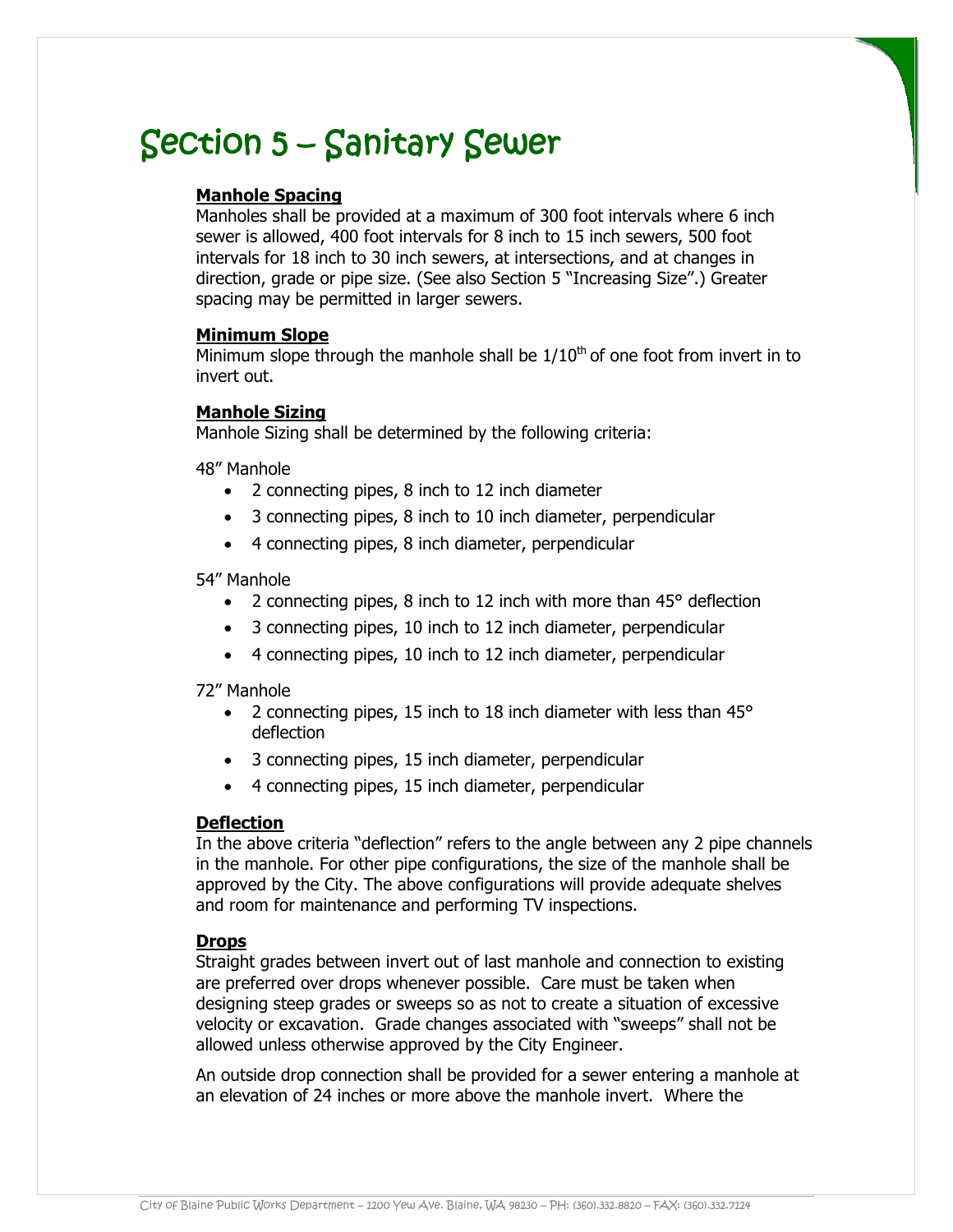difference in elevation between the incoming sewer and the manhole invert is less than 24 inches, the invert shall be filleted to prevent solids deposition.

An inside drop connection will not be allowed by the City unless otherwise approved by the Public Works Director.

Outside drop structures shall be constructed per drawing number 5-4.

#### **5.02.060 Cleanouts**

Cleanouts are not an acceptable substitute for manholes, however, they may be used in lieu of manholes at the end of 6 or 8 inch diameter lines of not more than 150 feet in length. This does not include a 6 Inch building sewer to serve one or two single family dwellings. Location of cleanout for building sewer is governed by the Uniform Plumbing Code.

All cleanouts in City right-of-way shall be extended to grade and a 3 foot square by 4 inch concrete pad shall be installed around all cleanouts that are not in a pavement area. See detail 5-5.

#### **5.02.070 Building Sewer**

A building or side sewer refers to the extension from a building sewer beginning two feet outside the outer foundation wall at the structure to the sanitary sewer main. Building sewers from the main to the right-of-way line shall be minimum 4-inch diameter. Maintenance of the building sewer is the responsibility of the property owner (BMC 13.08.515). Prior to connection of a building sewer to the public sewer a connection permit must be obtained from the City (BMC 13.08.400). Materials and design criteria for a building sewer are covered by the Uniform Plumbing Code (UPC)(BMC 13.08.450). Inspection of the building sewer is the responsibility of the Community and Economic Development Department.

#### **5.02.080 Testing Gravity Sewer**

Prior to acceptance and approval of construction, the following tests shall apply to each type of construction.

#### **Low Pressure Air Test**

- Prior to acceptance of the project, the gravity sewer pipe shall be cleaned and subject to a low pressure air test per WSDOT/APWA Standards. The contractor shall furnish all equipment and personnel for conducting the cleaning and testing under the observation of the City inspector. The testing equipment shall be subject to the approval of the City.
- The contractor shall make an air test for his own purposes prior to notifying the City to witness the test. The acceptance air test shall be made after trench is backfilled and compacted and the roadway section is completed to subgrade.
- Wyes, Tees & Service Stubs. All wyes, tees, and end of side sewer stubs shall be plugged with flexible joint caps, or acceptable alternates, securely fastened to withstand the internal test pressures. Such plugs or caps shall be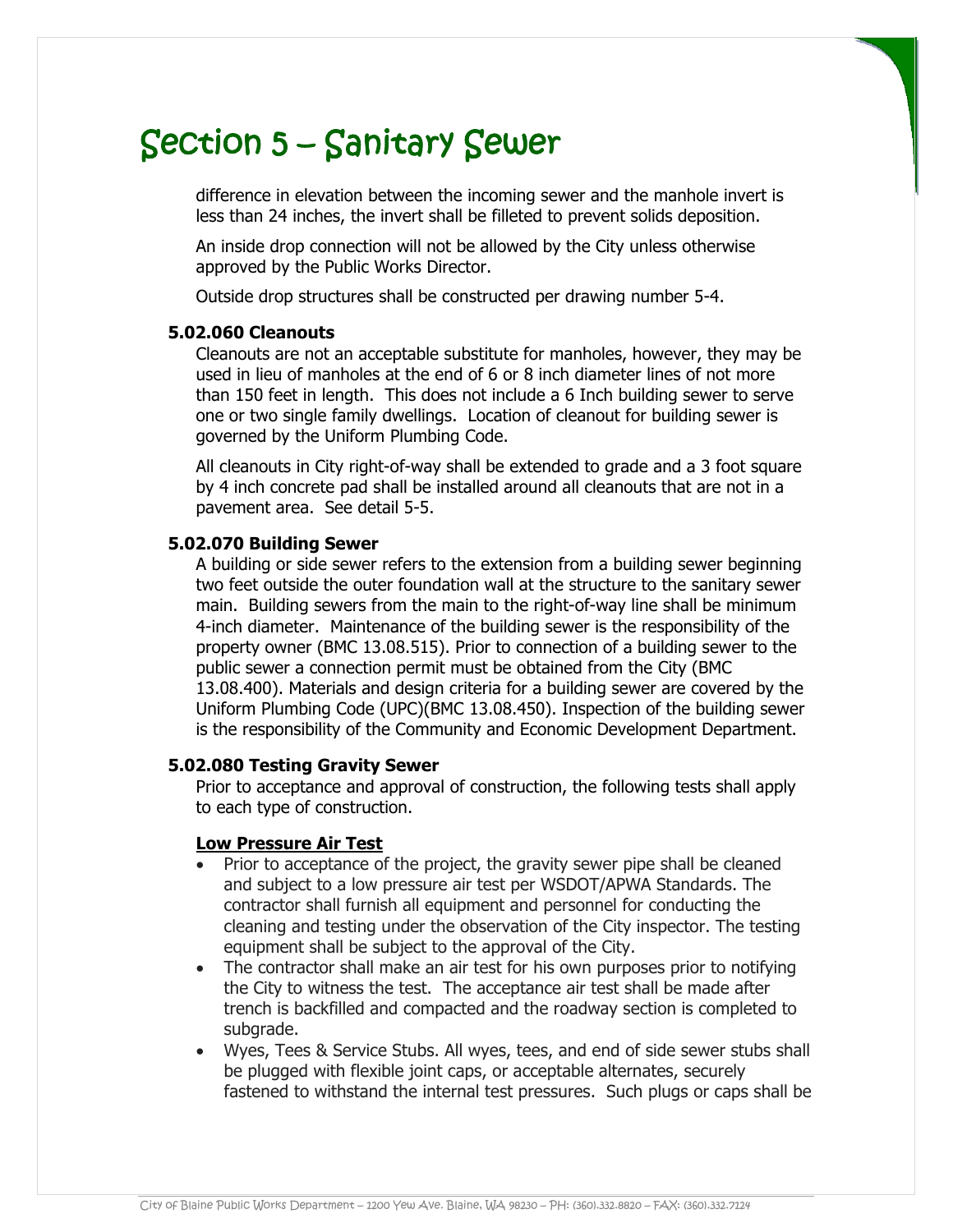readily removable and their removal shall provide a socket suitable for making a flexible jointed lateral connection or extension.

### **Cleaning**

Prior to pipe testing, all pipes shall be cleaned in the following manner:

 The Contractor shall furnish an inflatable rubber ball of a size that will inflate to fit snugly into the pipe to be tested. The ball may, at the option of the Contractor, be used without a tag line; or a rope or cord may be fastened to the ball to enable the Contractor to know and control its position at all times. The ball shall be placed in the last cleanout or manhole on the pipe to be cleaned and water shall be introduced behind it. The ball shall pass through the pipe with only the force of the water impelling it. All debris flushed out ahead of the ball shall be removed at the first manhole where its presence is noted. In the event cemented or wedged debris or damaged pipe stops the ball, the Contractor shall remove the obstruction.

An option to the above method is the use of a high pressure water jet machine designed to clean sanitary sewer mains.

#### **Video Inspection**

Testing of the sewer main shall include a video inspection by the contractor for all sewer main extensions greater than on stick of pipe. Video inspection may be done after the air test has passed and before the roadway is paved. Immediately prior to a video inspection, enough water shall be run down the line so it comes out the lower manhole. A copy of the video tape and written report shall be submitted to the City. Acceptance of the line will be made after the tape has been reviewed and approved by the Inspector. Any tap to an existing system needs to be televised as well.

The golf ball water level standard shall be used to determine failure for sewer pipe sag. In short, during video inspection, a golf ball is pulled on the return trips and when the golf ball goes under water, that section of sewer pipe will need to be reconstructed. The sewer shall be charged with water prior to this test being run.

#### **Manhole Water Test**

A water test of all manholes may be required. The water test shall be made by the contractor first by filling the manhole up with water and letting it sit for 24 hours to allow the water to saturate the concrete. After 24 hours the manhole shall be filled to the top of the cone. The water cannot drop more than 0.05 gallons in 15 minutes per foot of head above invert to pass. Upon completion of the water test, the water shall be pumped out of the manhole and not allowed to be released to the system.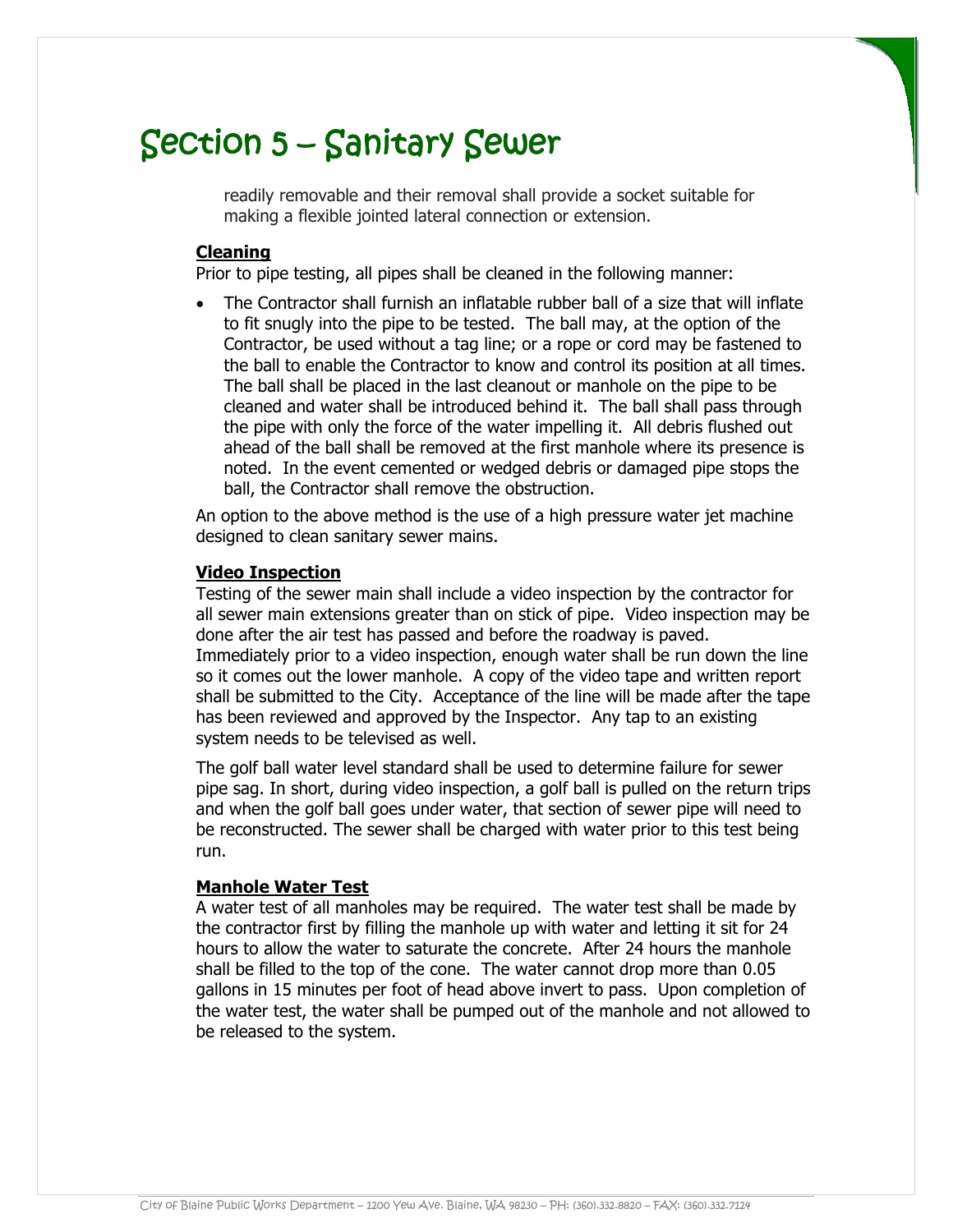## **Mandrel Test**

A mandrel test in accordance with Section 717.3(4)H of the Standard Specifications may be required on all sewers except laterals as defined in Section 1 of these standards.

## **5.03.000 LIFT STATIONS**

## **5.03.010 General**

All lift stations will be designed to serve the appropriate basin as identified in the Blaine "Comprehensive Sanitary Sewer Plan".

## **5.03.020 Design Standards**

The design of any lift station shall conform to City standards, Department of Ecology's "Criteria of Sewage Works Design" and applicable standards as set forth herein and in Section 1. In addition, the plans shall include the following:

- An overall site drawing of the lift station showing the location of all components including elevations;
- Service size, voltage and enclosure type and location in relation to the pump station;
- A list of specific materials used including quantity description and manufacturer name;
- A schematic and line diagram of the service and motor control center and lift station;
- The electrical shall be designed to meet state and local electrical code requirements;
- The plans shall show all applicable telemetry installation with schematics; and
- Three copies of an operation and maintenance manual from the lift station manufacturer shall be supplied.
- A lift station emergency by-pass connection shall be installed per drawing number 5 -20.
- A design report shall be submitted with each lift station demonstration its conformance with the standards as outlined above and shall address the following items:

Pump Data: Size and type

 Horse power rating Pump curves Head capacity Velocity Motor Data: Size and type Type of frame mount Controls: Type Cycle length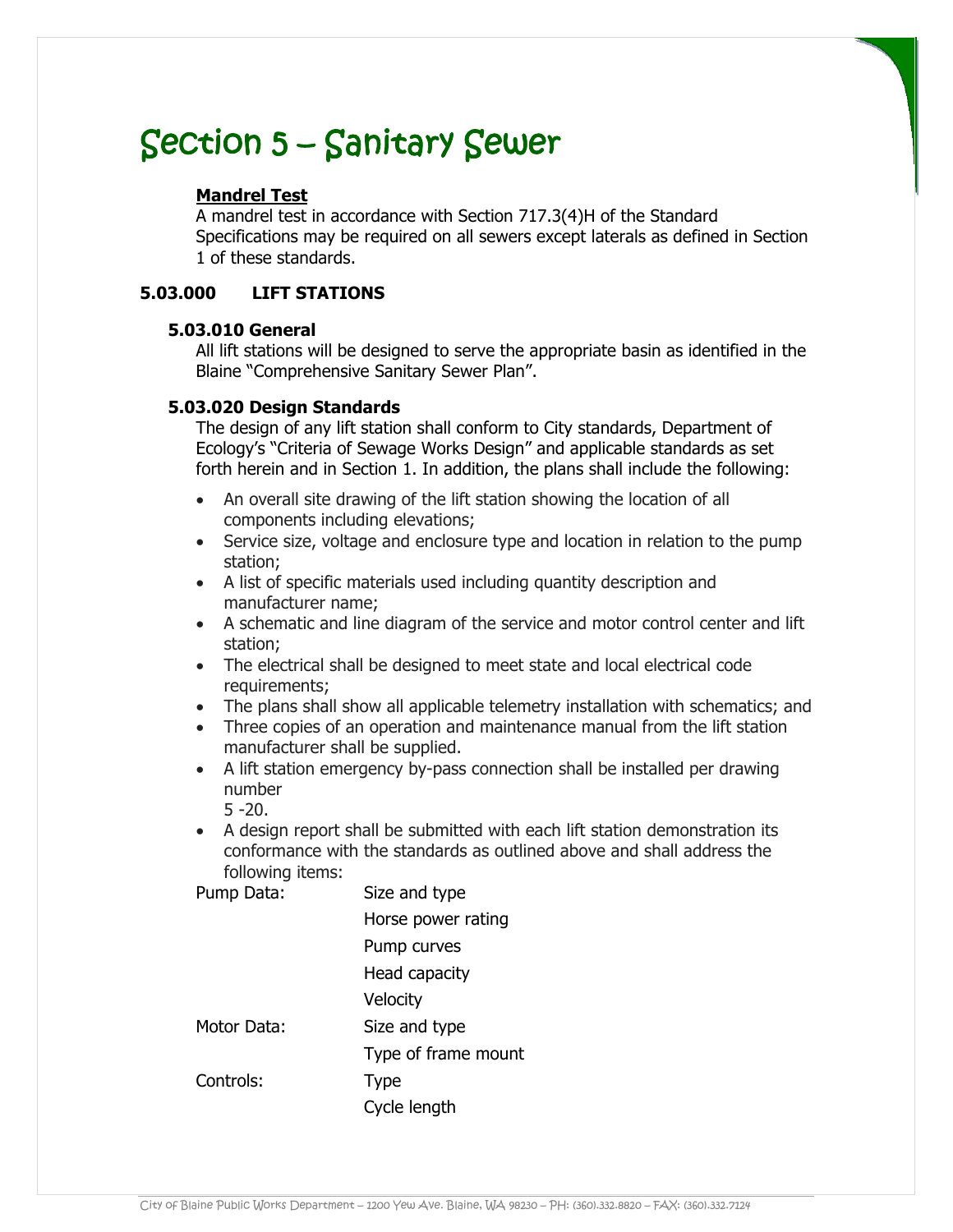Telemetry: Alarm system Housing: Size and type Ventilation and humidity control Interior lighting Access

 Auxiliary Power Provision for connection required of all lift stations and may be required to furnish Auxiliary generator at the direction of the City.

| <b>Well Sizing</b>   | Type                                 |
|----------------------|--------------------------------------|
|                      | Storage capacity                     |
| Maintenance          | Warranty                             |
|                      | Tools and equipment required         |
| Electrical Service   | Size and type                        |
|                      | Source                               |
| Corrosion Protection | Type of materials                    |
|                      | Coatings                             |
|                      | Linings                              |
|                      | Maintenance                          |
| Site Layout          | Location of lift station on property |
| Testing              | Operational                          |
|                      | Pressure                             |
| Piping and Valves    | Size and type                        |
|                      | Bypass                               |
|                      |                                      |

See Section 5, Pressure Sewer for additional information regarding force mains.

## **5.04.000 PRESSURE SEWER (FORCE MAIN)**

#### **5.04.010 General**

Low pressure systems, i.e., force mains may be considered for situations where high ground water table or topography make gravity sewer impractical.

#### **5.04.020 Design Standards**

The design of any sewer extension/connection shall conform to City standards, Department of Ecology's "Criteria of Sewage Works Design", and any applicable standards as set forth herein and Section 1.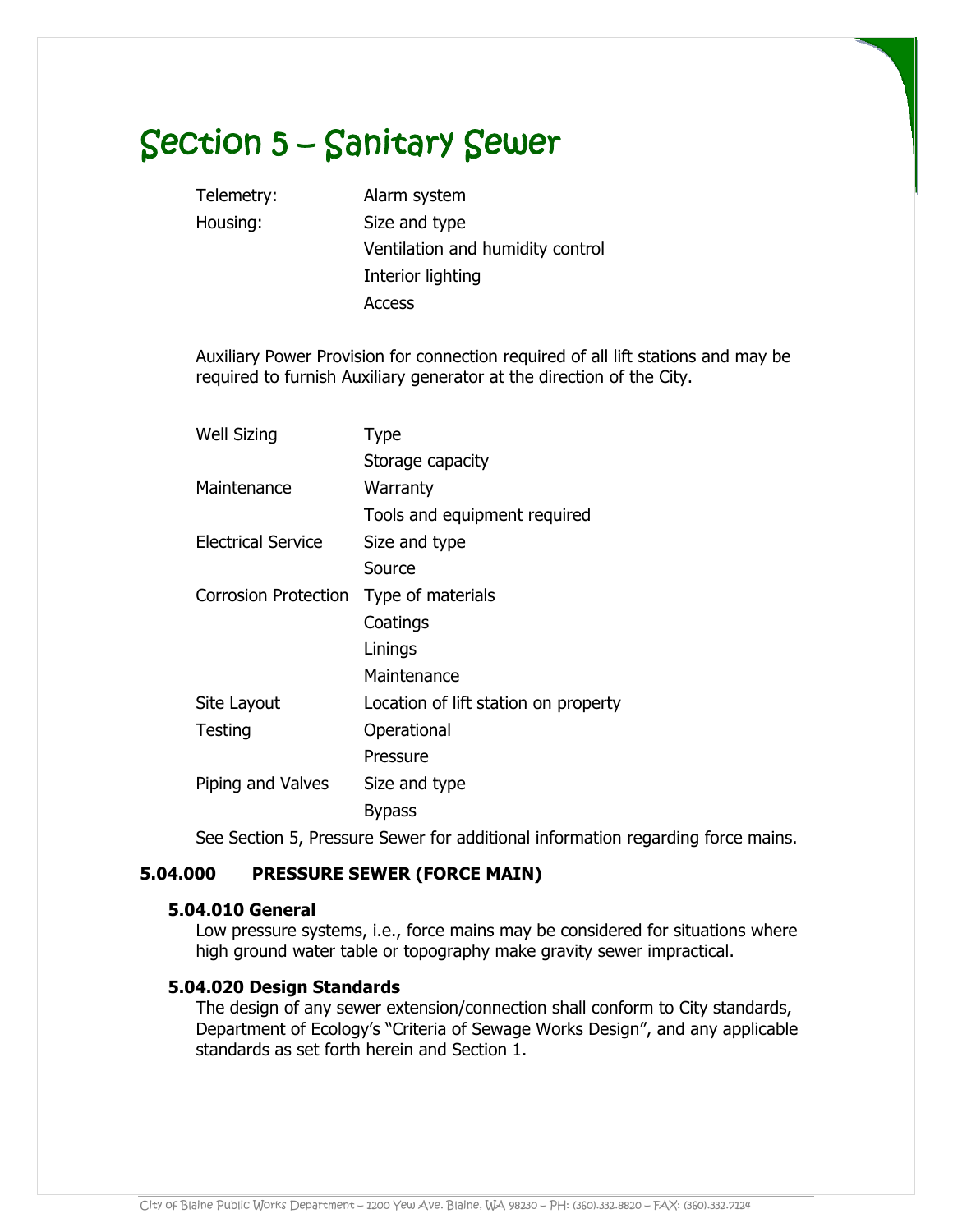The layout of extensions shall provide for the future continuation of the existing system as determined by the City. In addition, main extensions shall be extended to and through the side of the affected property fronting the main.

The system shall be designed at full depth of flow on the basis of an average daily per capita flow per DOE's criteria. A friction factor of 0.013 shall be used for Mannings "n" value.

New sewer systems shall be designed by methods in conjunction with the basis of per capita flow rates. Methods shall include the use of peaking factors for the contributing area, allowances for future commercial and industrial areas, and modification of per capita flow rates based on specific data. Documentation of the alternative method used shall be provided along with plans.

The applicable General Notes in Section 5 shall be included on any plans dealing with pressure sanitary sewer design.

## **5.04.030 Force Main**

#### **Material**

Force mains for sizes up to 12 inches shall be ductile iron AWWA C151 Class 50 or PVC C900 with ductile iron fittings and gasketed joints. For 14 to 24 inch mains, pipe shall be ductile iron AWWA C151 Class. A more rigid pipe may be required where unlimited trench widths occur. All ductile iron pipe and fittings shall be epoxy coated or PE lined and designed for use with corrosive materials.

Alternatively, polyethylene pipe may be used, at the discretion of the Public Works Director.

#### **Depth**

Force mains shall have a minimum 36 inches of cover to top of pipe. See Section 4 for sanitary sewer/water main crossing requirements.

#### **5.04.040 Velocity**

The minimum velocity allowed is 2 feet per second (fps) at average Dry Weather Flow. 2 fps is required to maintain solids in suspension although 3 fps is desired to scour settled solids. Maximum velocity allowed shall be 8 fps.

#### **5.04.050 Surge Protection**

PVC is subject to fatigue failure due to cyclic surge pressures. This shall be constructed to minimize rapid changes in velocities and a properly sized surge tank.

#### **5.04.060 Air/Vacuum Valves**

Air release valves and air/vacuum valves shall be located at the high points of the line within a standard 48 inch manhole or a comparable sized, approved vault. Air release valves shall be fitted with an activated carbon canister to absorb compounds with disagreeable odors prior to releasing the air to the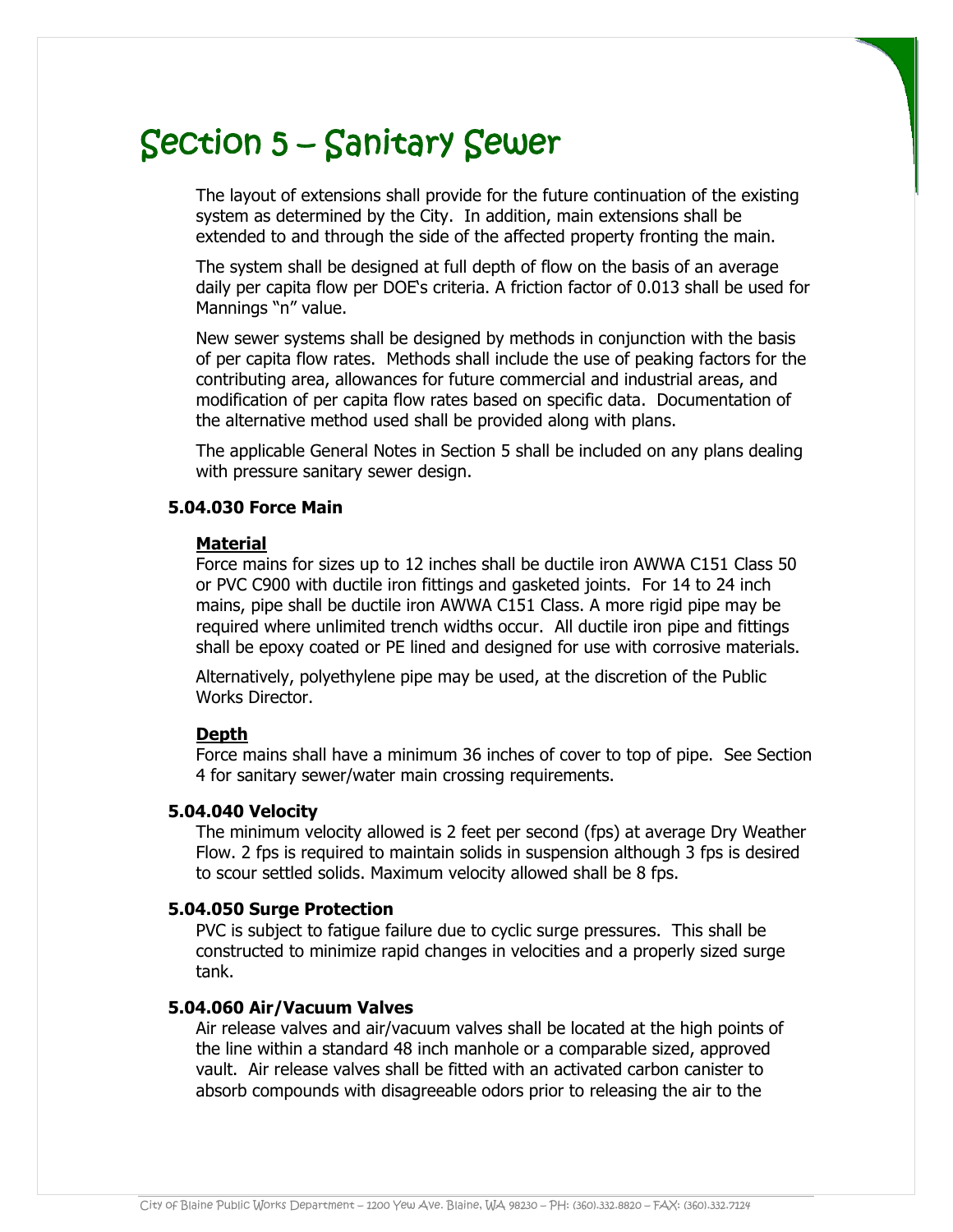surrounding area. Grades shall be designed to minimize the need for air/vacuum valves when practical. Vehicular access to valve is required for maintenance.

#### **5.04.070 Force Main Drain**

Provisions to drain a force main to facilitate repairs or to temporarily remove force main from service shall be provided. This may be accomplished through the use of a valved tee connected to a drain line at the low point of the line. A manhole shall be set over the force main at the valved tee.

#### **5.04.080 Thrust Blocking**

Location of thrust blocking shall be shown on plans. Thrust block concrete shall be Class B poured against undisturbed earth. A plastic barrier shall be placed between all thrust blocks and fittings.

See standard detail number 6-14 and 6-15 in water section. Designed and approved restraining joint systems may be allowed in lieu of thrust blocking. Restraining joint brand, type, and size shall be specified on the plans.

### **5.04.090 Force Main Termination**

Hydrogen sulfide odors (H2S) and the buildup of sulfuric acid (H2SO4) occur in the operation of a force main. To mitigate these conditions some type of control method(s) shall be used. This may include chemical addition at the pump station and/or the reaeration of the waste water at or near the terminus. Reaeration may include the following:

- Construction of a vault housing an aspiration assembly.
- The use of hydraulic fall (vertical siphon) within the terminal manhole.
- High velocity discharge with smooth transition so as to not cause splashing of force main into the down stream gravity sewer.
- These methods would all require an adequate source of fresh air at the vault or manhole. At a minimum, the manhole at the terminus and the first manhole downstream of the terminus shall be coated with Tnemic 120 vinyl ester, Quantum polymorphic resin or approved equal which is resistant to sulfuric acid and hydrogen sulfide.

#### **5.04.100 Check Valves**

Check Valves are required to prevent backflow of force main into wet well as pumps cycle. They shall be located in a separate vault adjacent to the wet well.

### **5.04.110 Testing Force Main**

#### **Main line**

• Prior to acceptance of the project, the pressure line and service lines shall be subjected to a hydrostatic pressure test of 200 pounds for 4 hours and any leaks or imperfections developing under said pressure shall be remedied by the contractor. No air will be allowed in the line. The main shall be tested between valves. Insofar as possible, no hydrostatic pressure shall be placed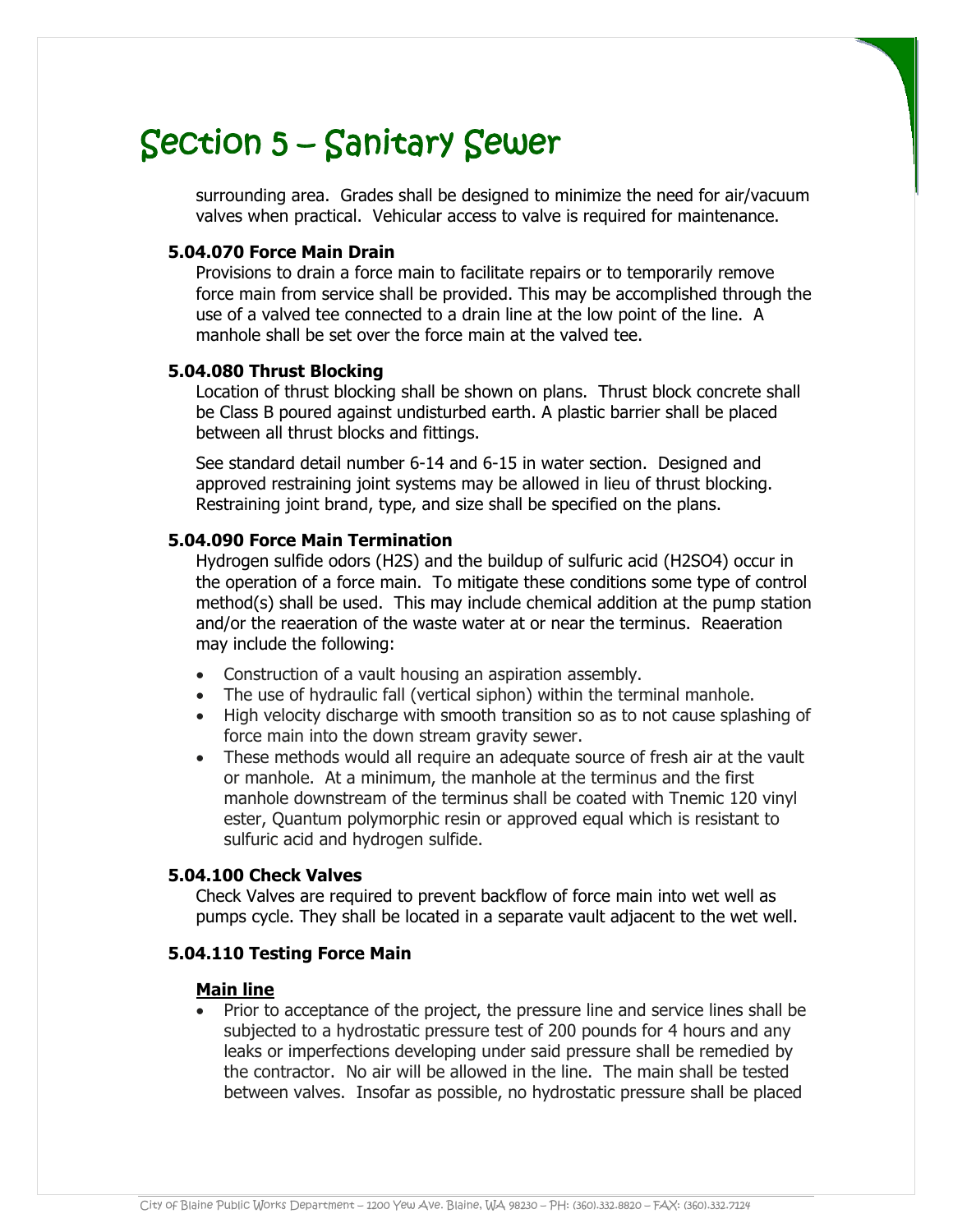against the opposite side of the valve being tested. The pressure test shall be maintained while the entire installation Is inspected.

 The contractor shall provide all necessary equipment and shall perform all work connected with the tests. Tests shall be made after all connections have been made. This is to include any and all connections as shown on the plan. The contractor shall perform all tests to assure that the equipment to be used for the test is adequate and in good operating condition and the air in the line has been released before requesting the City to witness the test.

#### Wet Wells

- A water test for all wet wells in accordance with the manhole water test for gravity sewer may be required.
- A mandrill test in accordance with Section 5 -17.3(4)H of the Standard Specifications may be required.
- Pump operation, alarms, and electrical inspection of all lift stations is required.

#### **LIST OF DRAWINGS**

| <u>Title</u>                                     | <b>Drawing</b> |
|--------------------------------------------------|----------------|
| Sanitary Sewer Construction General Notes Page 1 | $5 - 1$        |
| Sanitary Sewer Construction General Notes Page 2 | $5 - 2$        |
| Standard Manhole/New Manhole on Exist. Sewer     | $5 - 3$        |